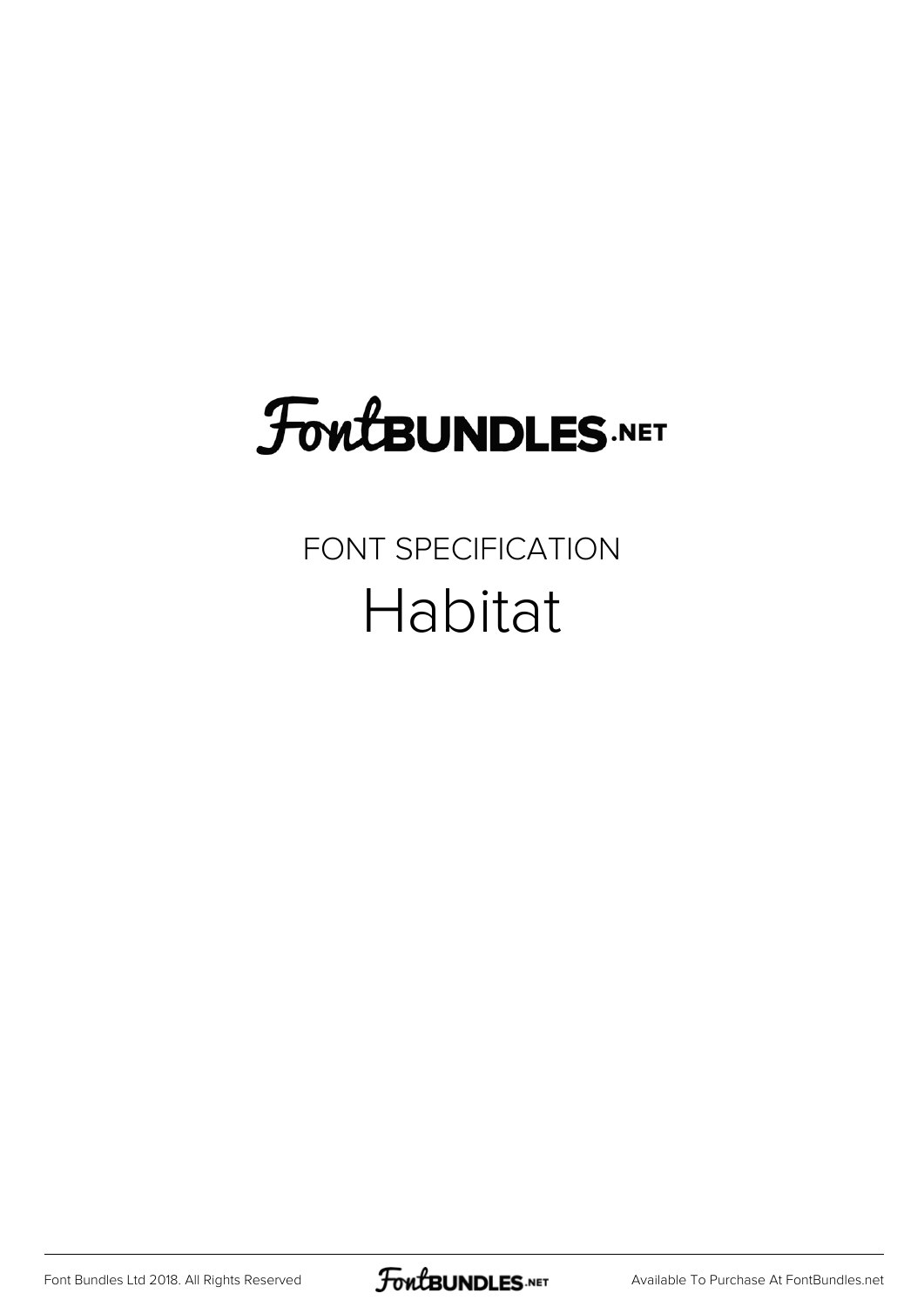Habitat - Regular

**Uppercase Characters** 

# ABCDEFGHIJKLMNOPQR STUVWXYZ

Lowercase Characters

# ABCDEFGHIJKLMNOPQR STUVWXYZ

Numbers

### 0123456789

**Punctuation and Symbols** 

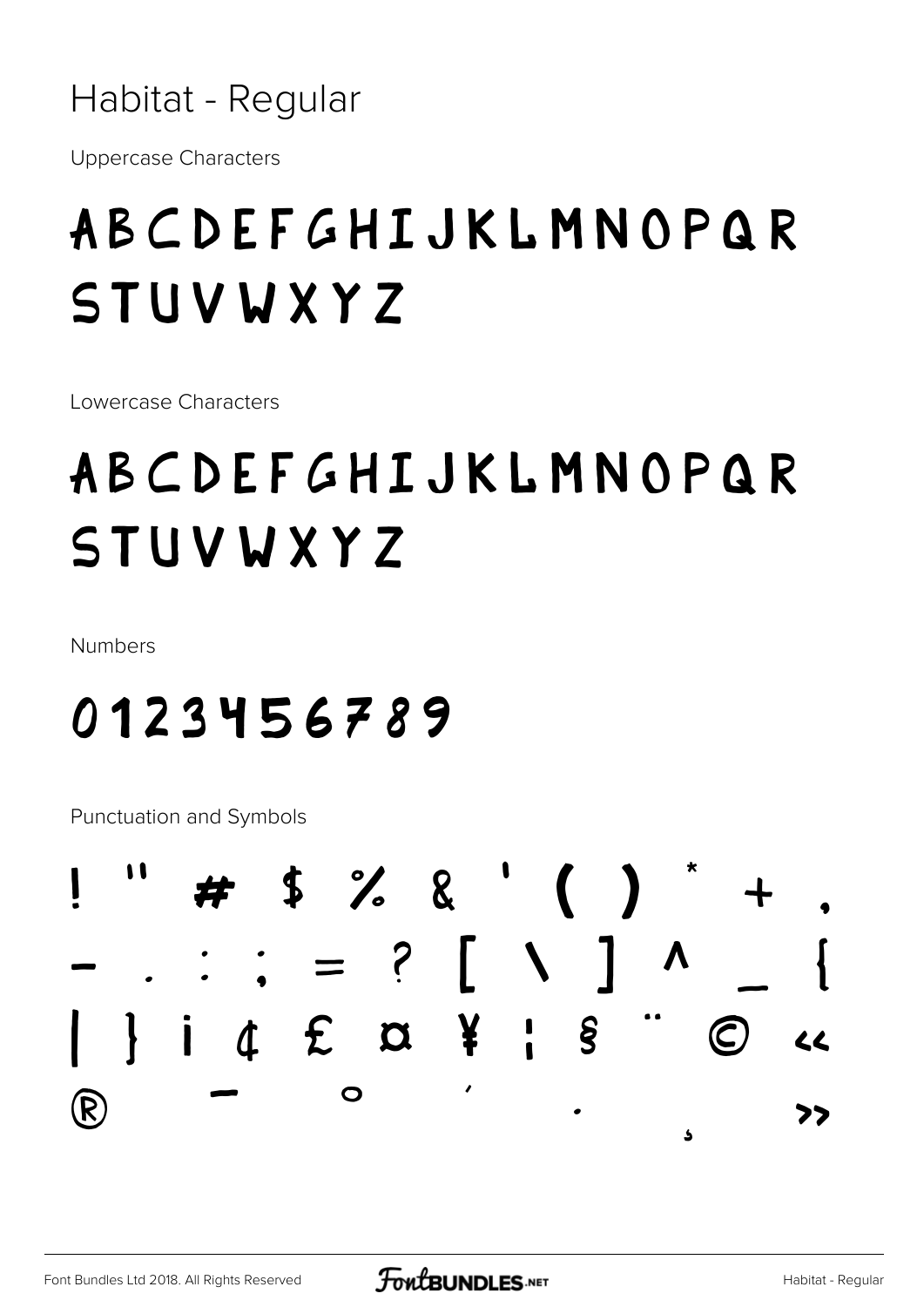All Other Glyphs

# À Á Â Ã Ä Å Æ Ç È É Ê Ë Ì Í Î Ï Ð Ñ Ò Ó Ô Õ Ö × Ø Ù Ú Û Ü Ý Þ ß à á â ã ä å æ ç è é ê ë ì í î ï ð ñ ò ó ô õ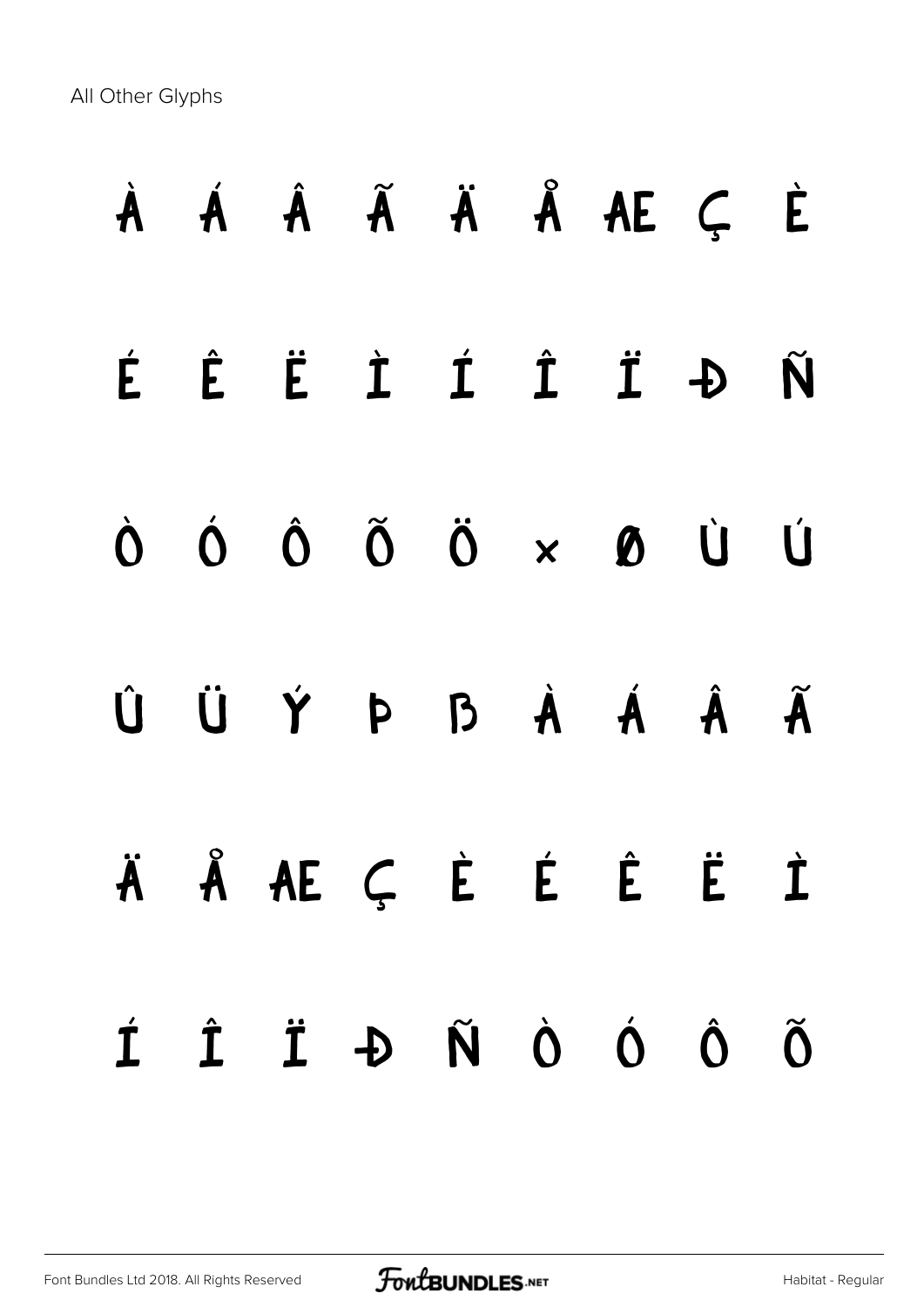# ÖØÙÚŮŮÝÞŸ IJ IJ L: L: OE OE Ŵ Ŵ Ŷ Ϋ́ Ÿ  $\mathbf{o}$  $\epsilon$ W W W W W Y Y  $\begin{array}{c} \n\bullet \text{ } \bullet \text{ } \end{array}$ 66  $\bullet$  $\rightarrow$  /  $\in$  TM  $\infty$   $\neq$   $\boxtimes$  $\blacktriangle$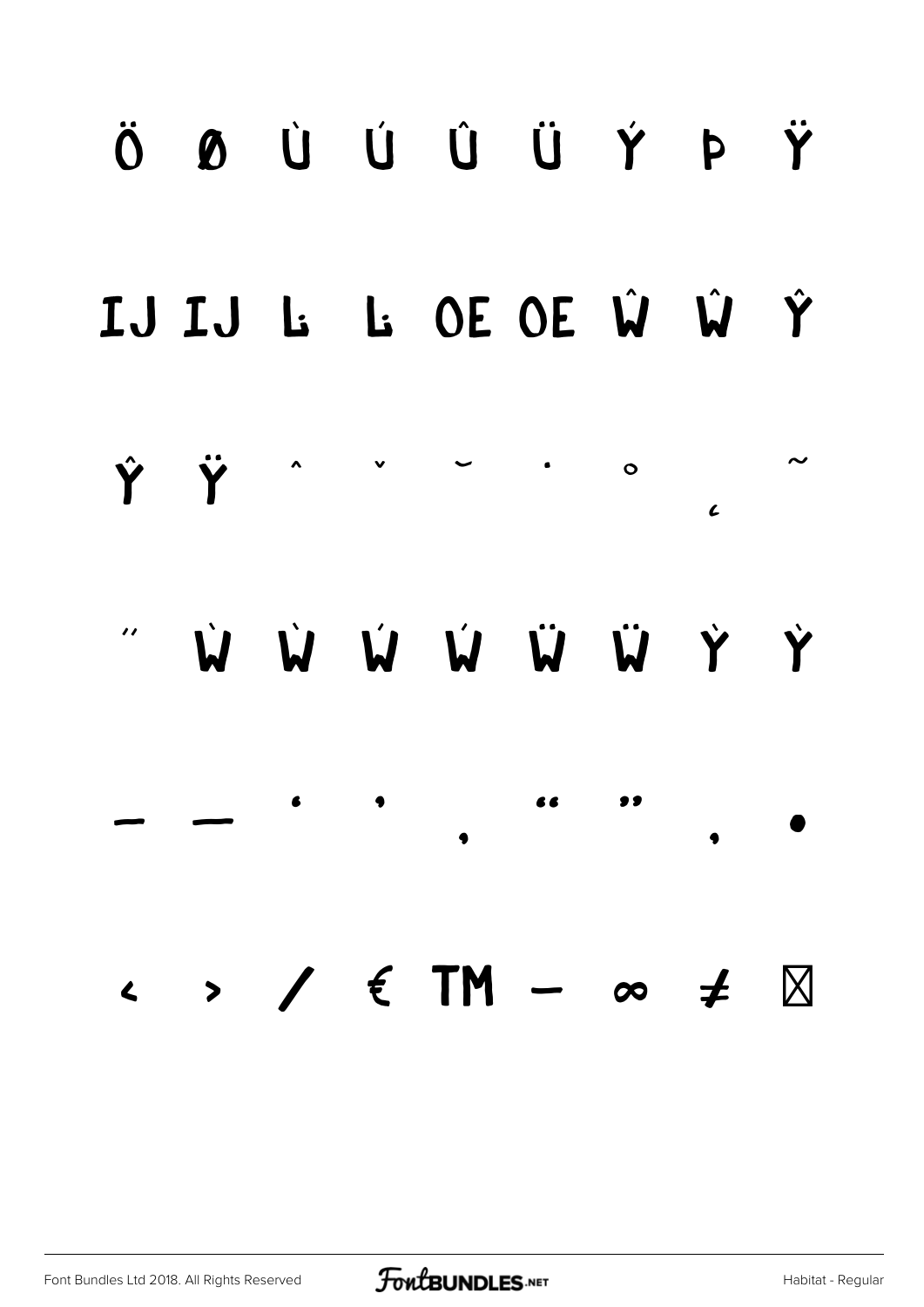#### Habitat Press - Regular

**Uppercase Characters** 

## ABCDEFGHIJKLMNOPQR STUVWXYZ

Lowercase Characters

# ABCDEFGHIJKLMNOPQR STUVWXYZ

**Numbers** 

### 0123456789

**Punctuation and Symbols** 

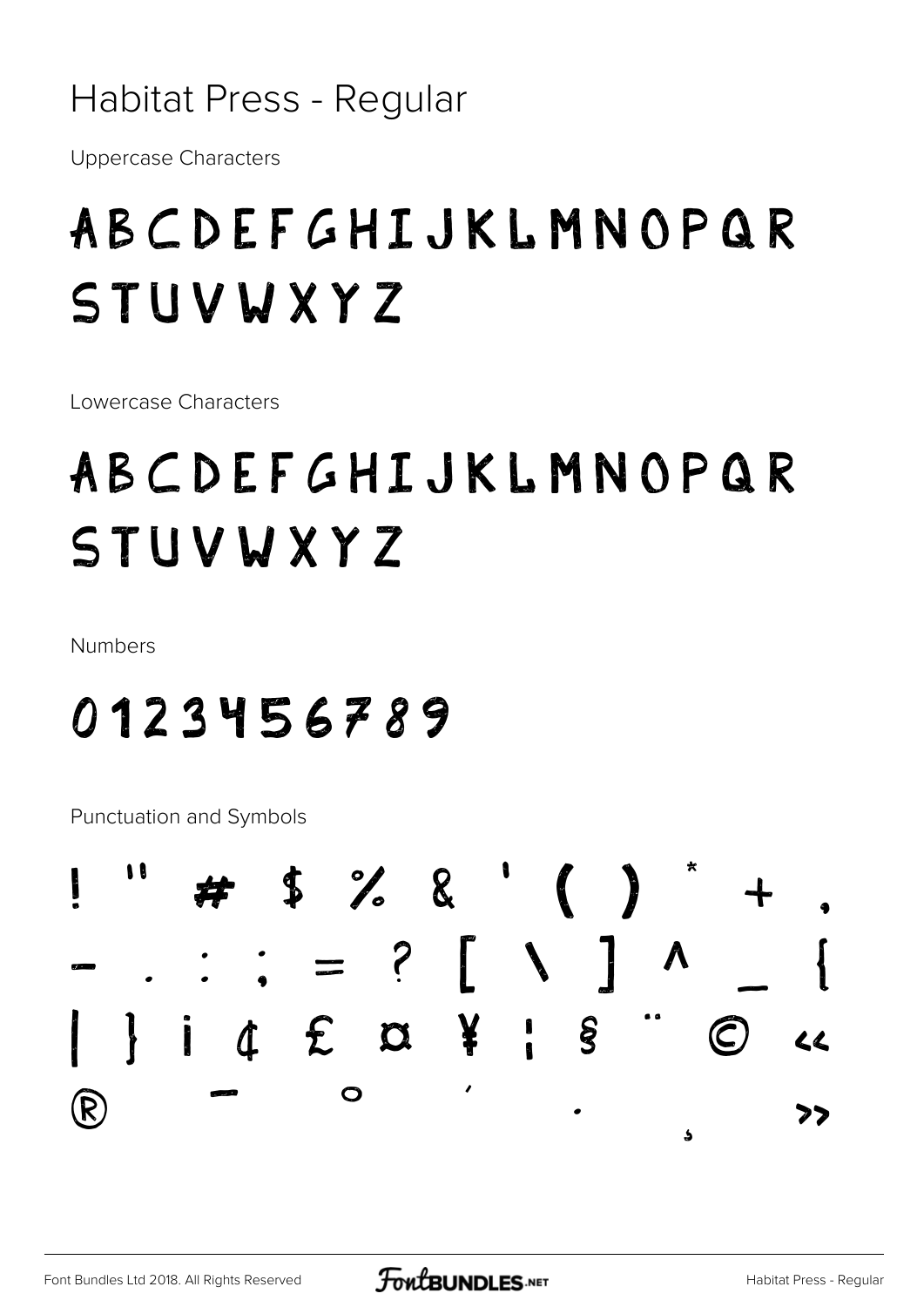All Other Glyphs

|                    |  |  | À Á Â Ã Ä Å Å Æ Ç È                                                                                                                                                                                                                                                                                                                                                                                                                                                                                                                                         |                          |
|--------------------|--|--|-------------------------------------------------------------------------------------------------------------------------------------------------------------------------------------------------------------------------------------------------------------------------------------------------------------------------------------------------------------------------------------------------------------------------------------------------------------------------------------------------------------------------------------------------------------|--------------------------|
|                    |  |  | ÉÊËIÍÎ IÐÑ                                                                                                                                                                                                                                                                                                                                                                                                                                                                                                                                                  |                          |
|                    |  |  | $\begin{matrix} \dot{U} & \dot{U} & \dot{U} & \dot{\Omega} & \dot{\Omega} & \dot{\Omega} & \dot{\Omega} & \dot{\Omega} & \dot{\Omega} & \dot{\Omega} & \dot{\Omega} & \dot{\Omega} & \dot{\Omega} & \dot{\Omega} & \dot{\Omega} & \dot{\Omega} & \dot{\Omega} & \dot{\Omega} & \dot{\Omega} & \dot{\Omega} & \dot{\Omega} & \dot{\Omega} & \dot{\Omega} & \dot{\Omega} & \dot{\Omega} & \dot{\Omega} & \dot{\Omega} & \dot{\Omega} & \dot{\Omega} & \dot{\Omega} & \dot{\Omega} & \dot{\Omega} & \dot{\Omega} & \dot{\Omega} & \dot{\Omega} & \dot{\Omega}$ |                          |
|                    |  |  | Û Ü Ý Þ B À Á Â Ã                                                                                                                                                                                                                                                                                                                                                                                                                                                                                                                                           |                          |
|                    |  |  | ÄÅÆÇĖÉĖËİ                                                                                                                                                                                                                                                                                                                                                                                                                                                                                                                                                   |                          |
| $\dot{\mathbf{I}}$ |  |  | Ô Ó Ó Á L İ                                                                                                                                                                                                                                                                                                                                                                                                                                                                                                                                                 | $\widetilde{\mathbf{O}}$ |